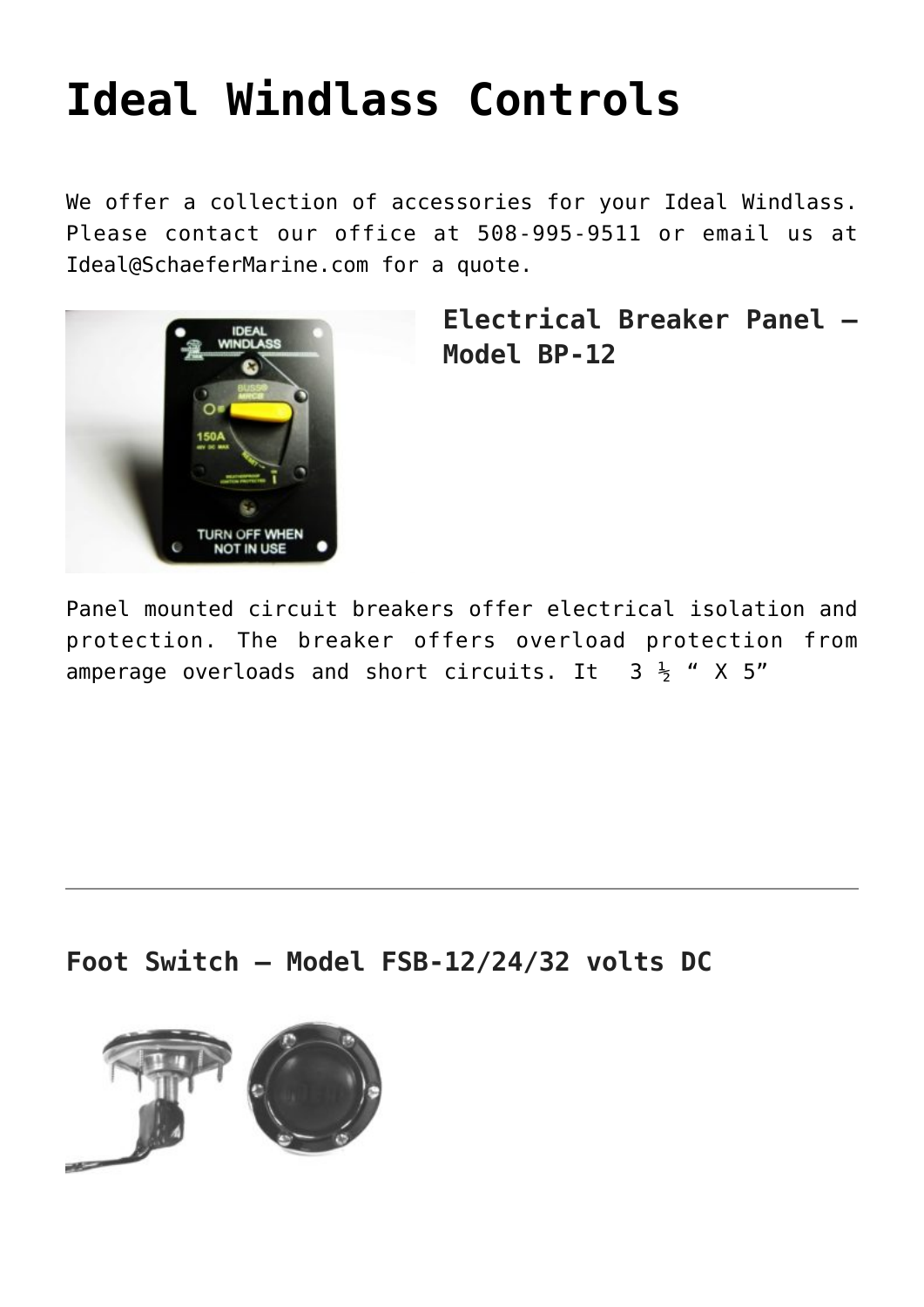Foot Switch. Deck mounted foot switches enable theoperator to start and stop the windlass while having both hands free to handle the slack end of the line. Used with external solenoids these switches operate with small gauge wire and are available for 12, 24, 32 volts DC and 110 volts AC.  $\overline{3}$   $\frac{1}{2}$ " diameter.

## **Remote Panel -Model RP-12**



Operate your windlass from the helm station with the touch of a switch. These small, inexpensive panels offer windlass control from a remote station such as the bridge or cockpit of your boat. Available in 12, 24 and 32 volts DC.  $2\frac{1}{2}$  X 4"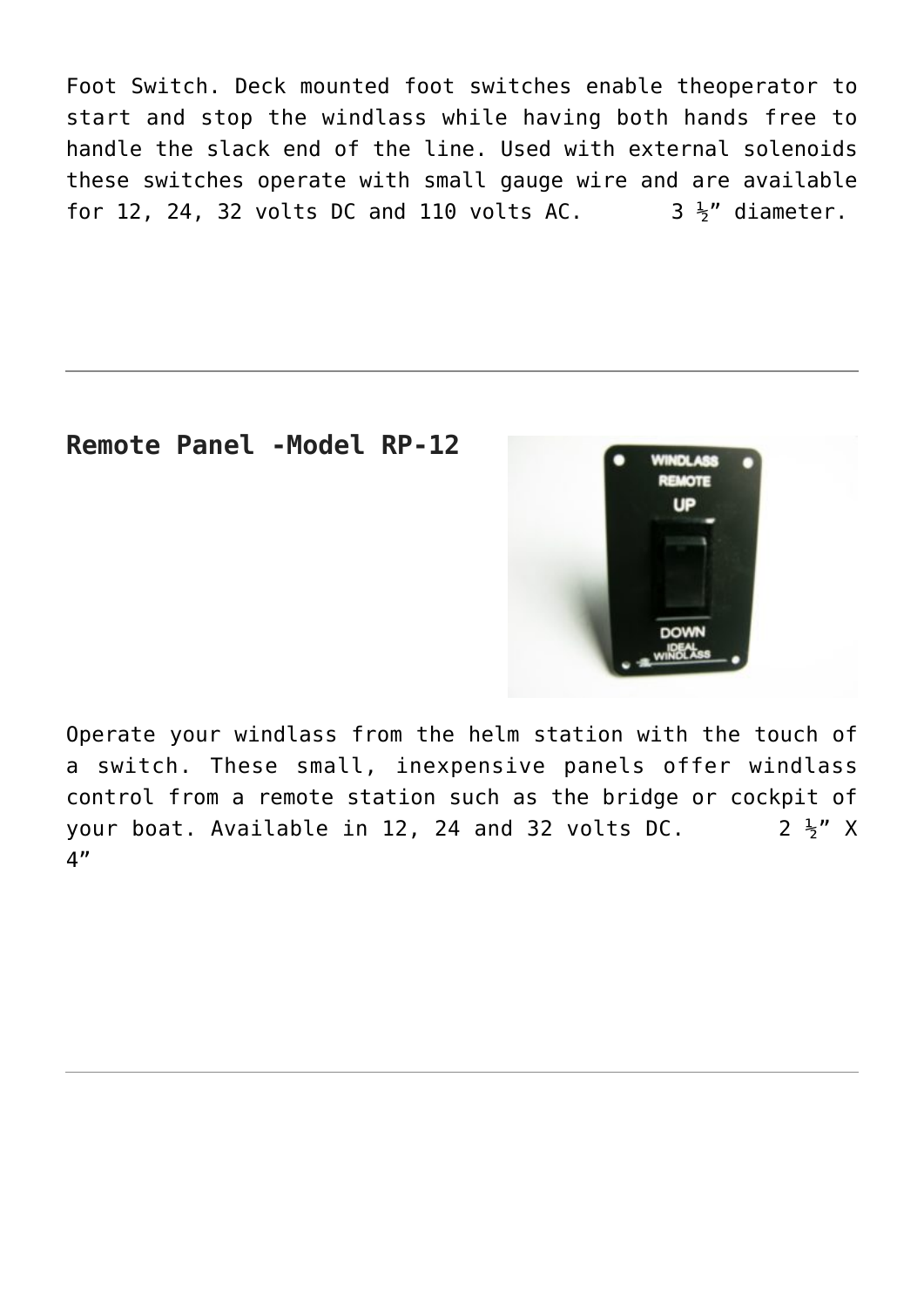



Supplied with a marine plug, pistol grip and retractile cord that stretches to 20'. The operator can move around the deck and look over the side to watch the anchor come up while operating the windlass. Deck plug is 1 3/8" diameter at the base and the hand held portion is  $8 \frac{1}{2}$ " X 2" X 2".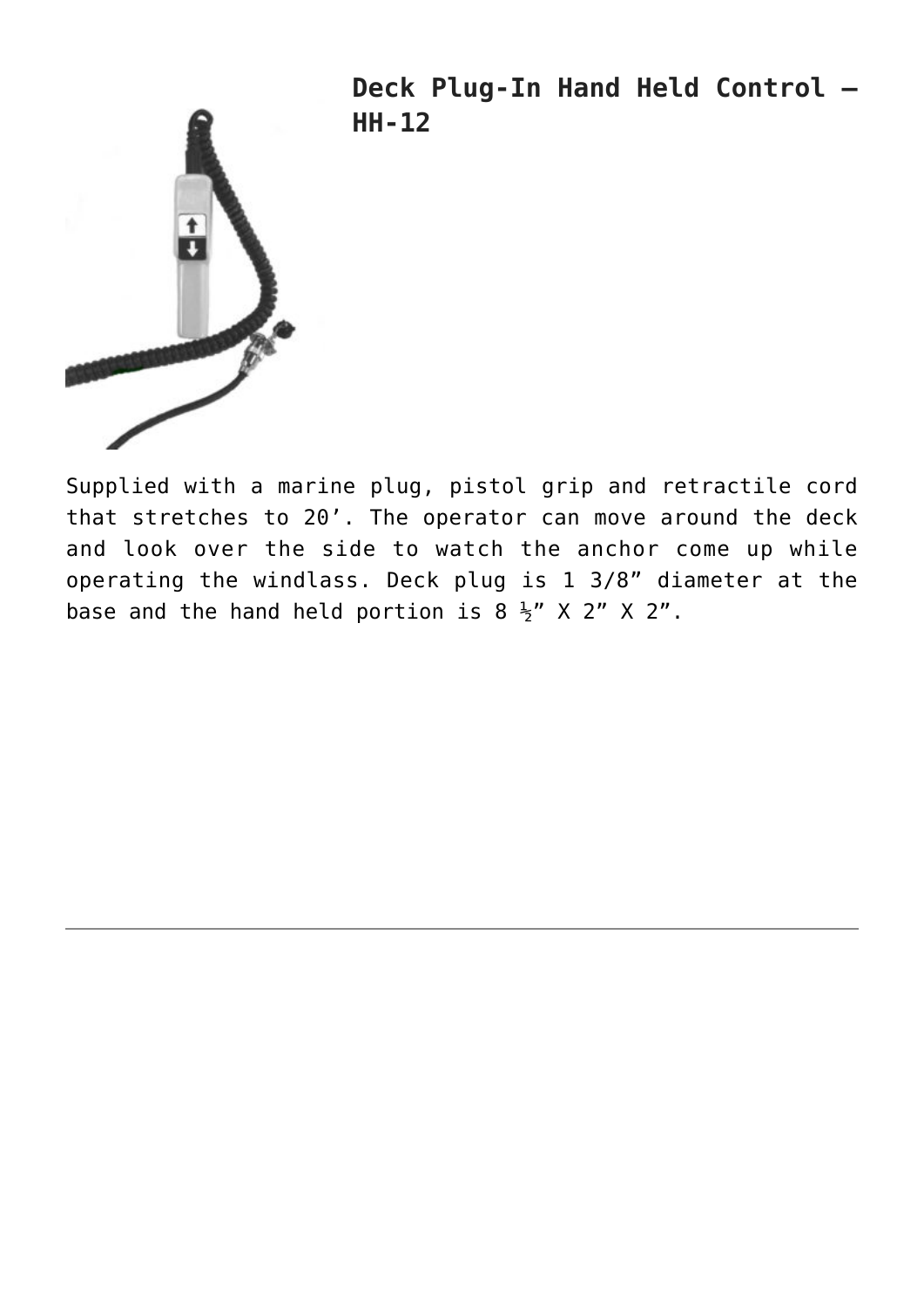

## **Wireless Anchor Windlass Remote Control – MODEL HHWR**

Operate your windlass from multiple positions on your vessel; the bridge, inside helm station, flying bridge or the bow. No need to run costly wires throughout your boat. Simple, compact, rugged, waterproof remote station wires into your solenoid package and you are ready to go. Give yourself the ultimate versatility with fingertip control of your windlass with this state of the art wireless remote.

Adding stationary remotes and running the wiring through the boat can be very expensive. Eliminate the need for wires with a wireless remote. Simple to install, easy to use, the wireless remote is a must addition for your windlass.